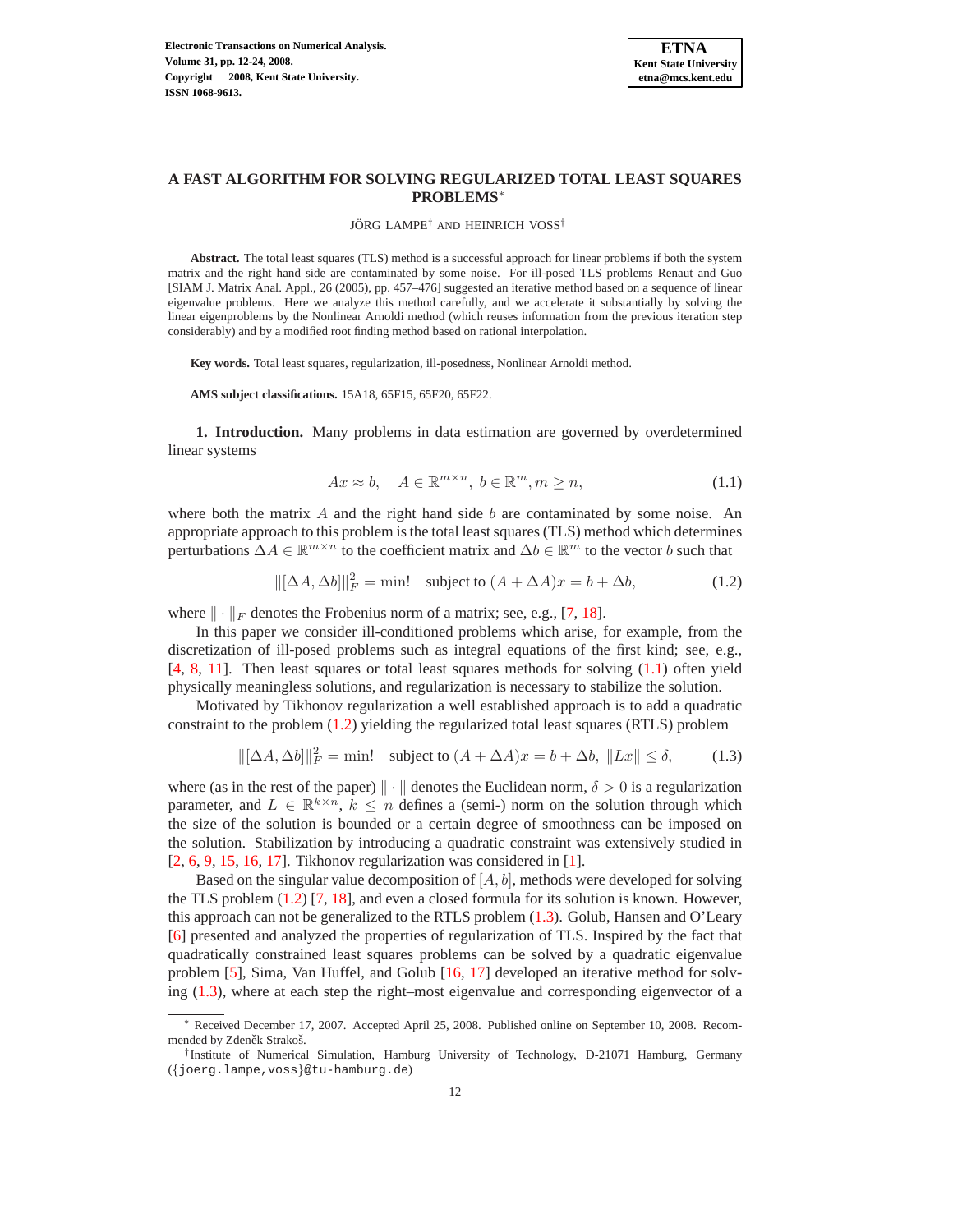### REGULARIZED TOTAL LEAST SQUARES PROBLEMS 13

quadratic eigenproblem has to be determined. Using a minimax characterization for nonlinear eigenvalue problems [\[20\]](#page-12-13), we analyzed the occurring quadratic eigenproblems and taking advantage of iterative projection methods and updating techniques we accelerated the method substantially [\[13\]](#page-12-14). Its global convergence was proved in [\[14\]](#page-12-15). Beck, Ben-Tal, and Teboulle [\[2\]](#page-12-5) proved global convergence for a related iteration scheme by exploiting optimization techniques.

A different approach was presented by Guo and Renaut [\[9,](#page-12-7) [15\]](#page-12-8) who took advantage of the fact that the RTLS problem  $(1.3)$  is equivalent to the minimization of the Rayleigh quotient of the augmented matrix  $M := [A, b]^T [A, b]$  subject to the regularization constraint. For solving the RTLS problem a real equation  $q(\theta) = 0$  has to be solved where at each step of an iterative process the smallest eigenvalue and corresponding eigenvector of the matrix

$$
B(\theta) = M + \theta N, \quad \text{with } N := \begin{bmatrix} L^T L & 0 \\ 0 & -\delta^2 \end{bmatrix},
$$

is determined by Rayleigh quotient iteration. The iterates  $\theta_k$  are the current approximations to the root of g. To enforce convergence the iterates  $\theta_k$  are modified by backtracking such that they are all located on the same side of the root which hampers the convergence of the method.

Renaut and Guo [\[15\]](#page-12-8) tacitly assume in their analysis of the function g that the smallest eigenvalue of  $B(\theta)$  is simple which is in general not the case. In this paper we alter the definition of g, and we suggest two modifications of the approach of Guo and Renaut thus accelerating the method considerably. We introduce a solver for  $g(\theta) = 0$  based on a rational interpolation of  $g^{-1}$  which exploits the known asymptotic behavior of g. We further take advantage of the fact that the matrices  $B(\theta_k)$  converge as  $\theta_k$  approaches the root of g. This suggests solving the eigenproblems by an iterative projection method thus reusing information from the previous eigenproblems.

The paper is organized as follows. In Section [2](#page-1-0) we briefly summarize the mathematical formulation of the RTLS problem, we introduce the modified function g, and we analyze it. Section [3](#page-7-0) presents the modifications of Renaut's and Guo's method which were mentioned in the last paragraph. Numerical examples from the "Regularization Tools" [\[10,](#page-12-16) [12\]](#page-12-17) in Section [3](#page-7-0) demonstrate the efficiency of the method.

In this paper the minimum of a Rayleigh quotient on a subspace appears at many instances. It goes without saying that the zero element is excluded of the mentioned subspace in all of these cases.

<span id="page-1-1"></span><span id="page-1-0"></span>**2. Regularized Total Least Squares.** It is well known (cf. [\[18\]](#page-12-1), and [\[2\]](#page-12-5) for a different derivation) that the RTLS problem  $(1.3)$  is equivalent to

$$
\frac{\|Ax - b\|^2}{1 + \|x\|^2} = \min! \quad \text{subject to } \|Lx\|^2 \le \delta^2. \tag{2.1}
$$

We assume that the problem  $(2.1)$  is solvable, which is the case if the row rank of L is n or if  $\sigma_{\min}([AF, b]) < \sigma_{\min}(AF)$  where the columns of the matrix F form an orthonormal basis of the null space  $\mathcal{N}(L)$  of L, and  $\sigma_{\min}(\cdot)$  denotes the minimal singular value of its argument; cf. [\[1\]](#page-12-11).

<span id="page-1-2"></span>We assume that the regularization parameter  $\delta > 0$  is less than  $\|Lx_{TLS}\|$ , where  $x_{TLS}$ denotes the solution of the total least squares problem [\(1.2\)](#page-0-1) (otherwise no regularization would be necessary). Then at the optimal solution of [\(2.1\)](#page-1-1) the constraint  $||Lx|| < \delta$  holds with equality, and we may replace  $(2.1)$  by

$$
\phi(x) := \frac{\|Ax - b\|^2}{1 + \|x\|^2} = \min! \quad \text{subject to } \|Lx\|^2 = \delta^2. \tag{2.2}
$$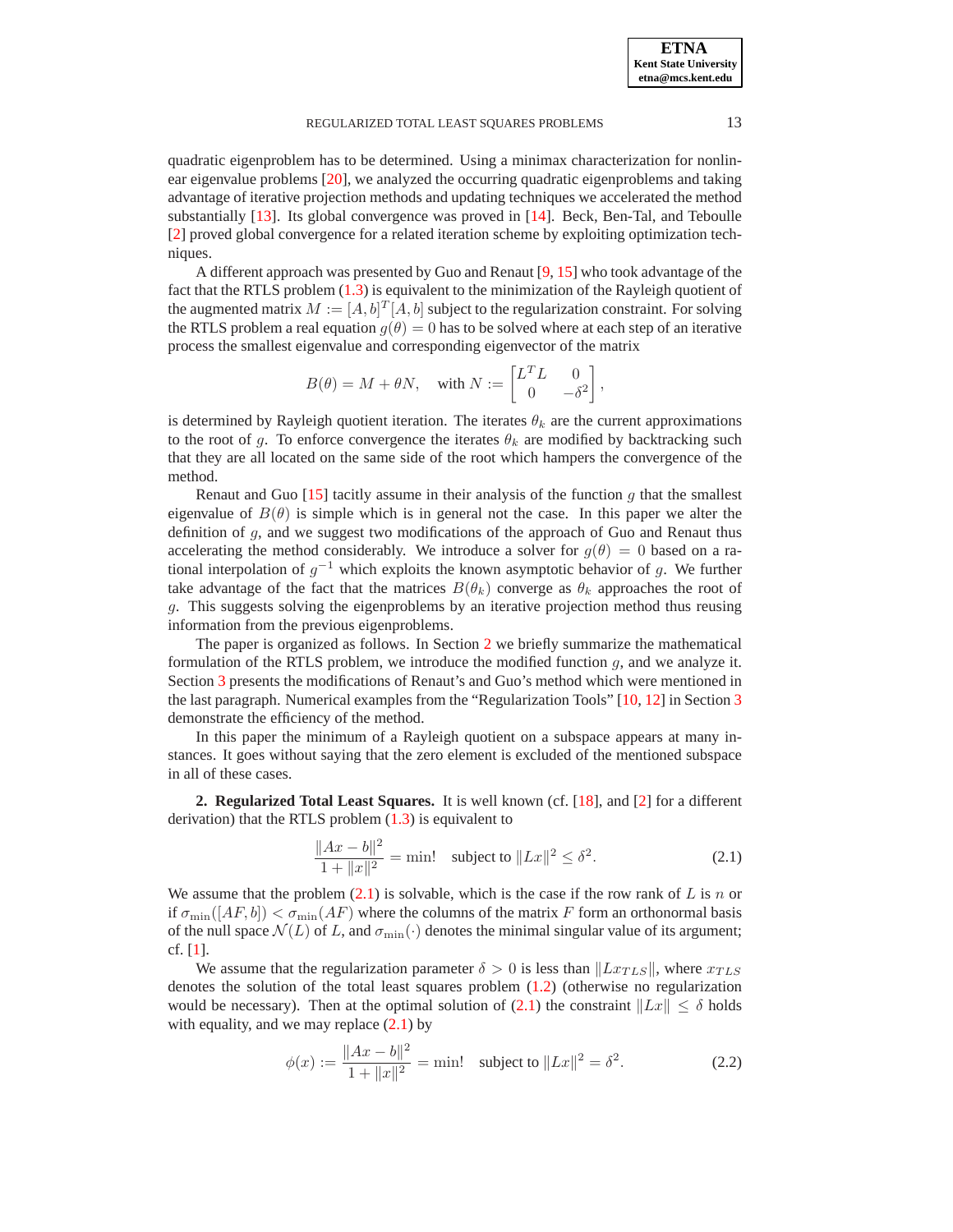<span id="page-2-1"></span>The following first order condition was proved in [\[6\]](#page-12-6): THEOREM 2.1. *The solution*  $x_{RTLS}$  of RTLS problem [\(2.2\)](#page-1-2) solves the problem

$$
(A^T A + \lambda_I I_n + \lambda_L L^T L)x = A^T b,\tag{2.3}
$$

<span id="page-2-0"></span>*where*

$$
\lambda_I = \lambda_I(x_{RTLS}) = -\phi(x_{RTLS}),\tag{2.4}
$$

$$
\lambda_L = \lambda_L(x_{RTLS}) = -\frac{1}{\delta^2} (b^T (Ax_{RTLS} - b) + \phi(x_{RTLS})). \tag{2.5}
$$

We take advantage of the following first order conditions which were proved in [\[15\]](#page-12-8):

THEOREM 2.2. *The solution*  $x_{RTLS}$  of RTLS problem [\(2.2\)](#page-1-2) satisfies the augmented *eigenvalue problem*

<span id="page-2-2"></span>
$$
B(\lambda_L) \begin{bmatrix} x_{RTLS} \\ -1 \end{bmatrix} = -\lambda_I \begin{bmatrix} x_{RTLS} \\ -1 \end{bmatrix},
$$

*where*  $\lambda_L$  *and*  $\lambda_I$  *are given in* [\(2.4\)](#page-2-0) *and* [\(2.5\)](#page-2-0)*.* 

*Conversely, if*  $((\hat{x}^T, -1)^T, -\hat{\lambda})$  *is an eigenpair of*  $B(\lambda_L(\hat{x}))$  *where*  $\lambda_L(\hat{x})$  *is recovered according to* [\(2.5\)](#page-2-0)*, then*  $\hat{x}$  *satisfies* (2.3*), and*  $\hat{\lambda} = -\phi(\hat{x})$ *.* 

Theorem [2.2](#page-2-2) suggests the following approach to solving the regularized total least squares problem [\(2.2\)](#page-1-2) (as proposed by Renaut and Guo [\[15\]](#page-12-8)): determine  $\theta$  such that the eigenvector  $(x_0^T, -1)^T$  of  $B(\theta)$  corresponding to the smallest eigenvalue satisfies the constraint  $||Lx_{\theta}||^2 = \delta^2$ , i.e., find a non-negative root  $\theta$  of the real function

$$
g(\theta) := \frac{\|Lx_{\theta}\|^2 - \delta^2}{1 + \|x_{\theta}\|^2} = 0.
$$
 (2.6)

<span id="page-2-4"></span>Renaut and Guo claim that (under the conditions  $b^T A \neq 0$  and  $\mathcal{N}(A) \cap \mathcal{N}(L) = \{0\}$ ) the smallest eigenvalue of  $B(\theta)$  is simple, and that (under the further condition that the matrix [A, b] has full rank) g is continuous and strictly monotonically decreasing. Hence,  $g(\theta) = 0$ has a unique root  $\theta_0$ , and the corresponding eigenvector (scaled appropriately) yields the solution of the RTLS problem [\(2.2\)](#page-1-2).

<span id="page-2-3"></span>Unfortunately these assertions are not true. The last component of an eigenvector corresponding to the smallest eigenvalue of  $B(\theta)$  need not be different from zero, and in that case  $g(\theta)$  is not necessarily defined. A problem of this type is given in the following example.

EXAMPLE 2.3. Let

$$
A = \begin{bmatrix} 1 & 0 \\ 0 & 1 \\ 0 & 0 \end{bmatrix}, b = \begin{bmatrix} 1 \\ 0 \\ \sqrt{3} \end{bmatrix}, L = \begin{bmatrix} \sqrt{2} & 0 \\ 0 & 1 \end{bmatrix}, \delta = 1.
$$

Then the conditions ' $[A, b]$  has full rank', ' $b^T A = (1, 0) \neq 0$ ', and ' $\mathcal{N}(A) \cap \mathcal{N}(L) = \{0\}'$ ' are satisfied. Furthermore,

$$
B(\theta) = \begin{bmatrix} 1+2\theta & 0 & 1 \\ 0 & 1+\theta & 0 \\ 1 & 0 & 4-\theta \end{bmatrix},
$$

and the smallest eigenvalues  $\lambda_{\min}(B(0.5)) = 1.5$  and  $\lambda_{\min}(B(1)) = 2$  of

$$
B(0.5) = \begin{bmatrix} 2 & 0 & 1 \\ 0 & 1.5 & 0 \\ 1 & 0 & 3.5 \end{bmatrix} \text{ and } B(1) = \begin{bmatrix} 3 & 0 & 1 \\ 0 & 2 & 0 \\ 1 & 0 & 3 \end{bmatrix}
$$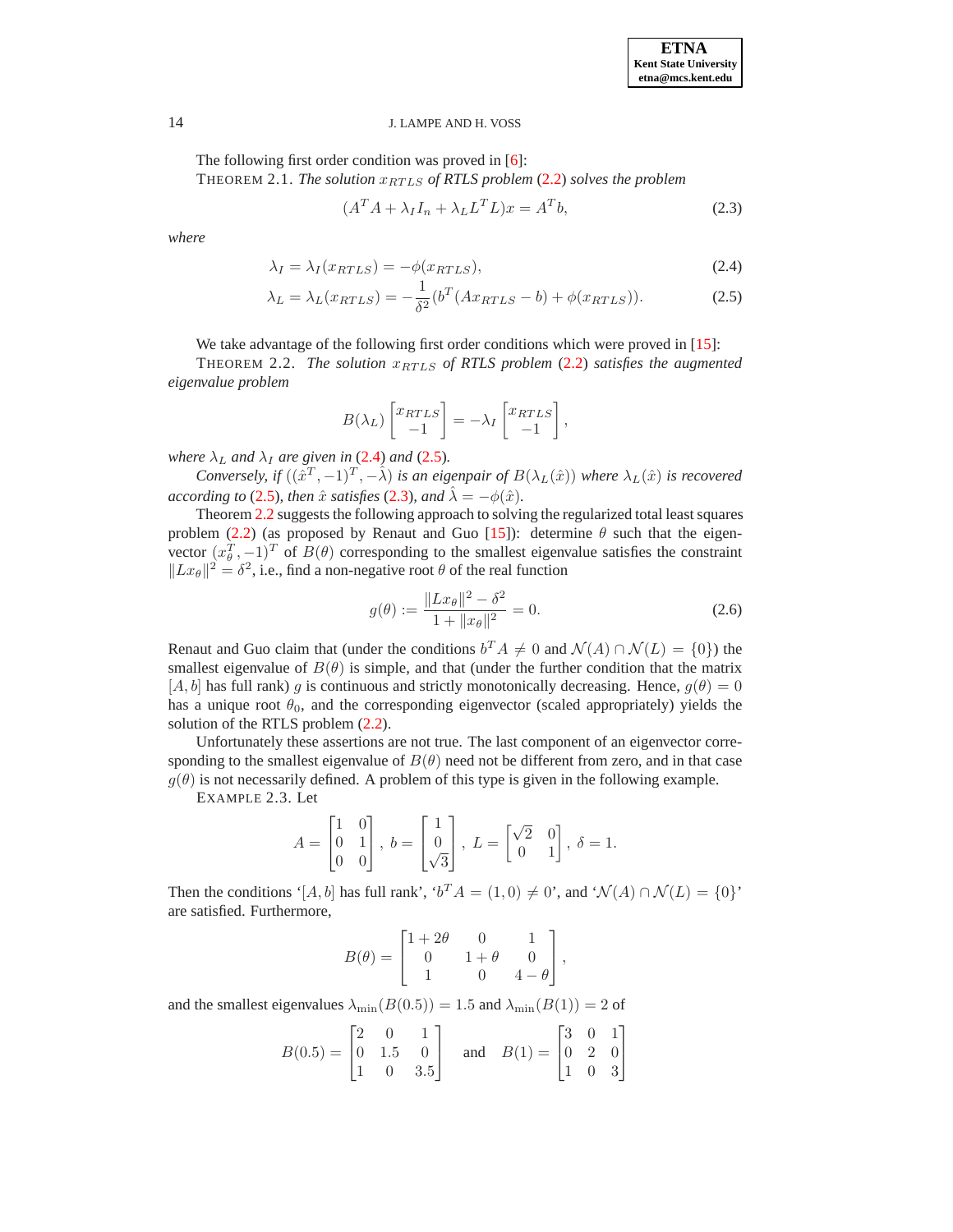have multiplicity 2, and for  $\theta \in (0.5, 1)$  the last component of the eigenvector  $y_{\theta} = (0, 1, 0)^T$ corresponding to the minimal eigenvalue  $\lambda_{\min}(B(\theta)) = 1 + \theta$  is equal to 0. This means that g is undefined in the interval  $(0.5, 1)$  because  $(x_\theta^T, -1)^T$  cannot be an eigenvector.

To fill this gap we generalize the definition of  $g$  in the following way:

<span id="page-3-1"></span>DEFINITION 2.4. Let  $\mathcal{E}(\theta)$  denote the eigenspace of  $B(\theta)$  corresponding to its smallest *eigenvalue, and let*  $N := \begin{bmatrix} L^T L & 0 \\ 0 & 0 \end{bmatrix}$ 0  $-\delta^2$ *. Then*

$$
g(\theta) := \min_{y \in \mathcal{E}(\theta)} \frac{y^T N y}{y^T y} = \min_{(x^T, x_{n+1})^T \in \mathcal{E}(\theta)} \frac{\|Lx\|^2 - \delta^2 x_{n+1}^2}{\|x\|^2 + x_{n+1}^2}
$$
(2.7)

*is the minimal eigenvalue of the projection of*  $N$  *to*  $\mathcal{E}(\theta)$ *.* 

This extends the definition of  $g$  to the case of eigenvectors with zero last components.

<span id="page-3-0"></span>**THEOREM 2.5.** Assume that  $\sigma_{\min}([AF, b]) < \sigma_{\min}(AF)$  holds, where the columns of  $F \in \mathbb{R}^{n,n-k}$  form an orthonormal basis of the null space of L. Then  $g : [0, \infty) \to \mathbb{R}$  has *the following properties:*

- *(i)* if  $\sigma_{\min}([A, b]) < \sigma_{\min}(A)$ *, then*  $g(0) > 0$ *;*
- $(iii)$   $\lim_{\theta \to \infty} g(\theta) = -\delta^2;$
- *(iii) if the smallest eigenvalue of*  $B(\theta_0)$  *is simple, then* g *is continuous at*  $\theta_0$ *;*
- *(iv)* g *is monotonically not increasing on*  $[0, \infty)$ *;*
- (*v*) let  $g(\hat{\theta}) = 0$  and let  $y \in \mathcal{E}(\hat{\theta})$  be such that  $g(\hat{\theta}) = y^T N y / ||y||^2$ , then the last *component of* y *is different from* 0*;*

*(vi)* g *has at most one root.*

*Proof.* (i): Let  $y \in \mathcal{E}(0)$ . From  $\sigma_{\min}([A, b]) < \sigma_{\min}(A)$  it follows that  $y_{n+1} \neq 0$  and  $x_{TLS} := -y(1:n)/y_{n+1}$  solves the total least squares problem [\(1.2\)](#page-0-1); see [\[18\]](#page-12-1). Hence,  $\delta < ||Lx_{TLS}||$  implies  $g(0) > 0$ .

(ii):  $B(\theta)$  has exactly one negative eigenvalue for sufficiently large  $\theta$  (see [\[15\]](#page-12-8)) and the corresponding eigenvector converges to the unit vector  $e_{n+1}$  having one in its last component. Hence,  $\lim_{\theta \to \infty} g(\theta) = -\delta^2$ .

(iii): If the smallest eigenvalue of  $B(\theta_0)$  is simple for some  $\theta_0$ , then in a neighborhood of  $\theta_0$  the smallest eigenvalue of  $B(\theta)$  is simple as well, and the corresponding eigenvector  $y_\theta$ depends continuously on  $\theta$  if it is scaled appropriately. Hence, g is continuous at  $\theta_0$ .

(*iv*): Let  $y_\theta \in \mathcal{E}(\theta)$  be such that  $g(\theta) = y_\theta^T N y_\theta / y_\theta^T y_\theta$ . For  $\theta_1 \neq \theta_2$  it holds that

$$
\frac{y_{\theta_1}^T B(\theta_1) y_{\theta_1}}{\|y_{\theta_1}\|^2} \le \frac{y_{\theta_2}^T B(\theta_1) y_{\theta_2}}{\|y_{\theta_2}\|^2} \quad \text{and} \quad \frac{y_{\theta_2}^T B(\theta_2) y_{\theta_2}}{\|y_{\theta_2}\|^2} \le \frac{y_{\theta_1}^T B(\theta_2) y_{\theta_1}}{\|y_{\theta_1}\|^2}.
$$

Adding these inequalities and subtracting equal terms on both sides yields

$$
\theta_1 \frac{y_{\theta_1}^T N y_{\theta_1}}{\|y_{\theta_1}\|^2} + \theta_2 \frac{y_{\theta_2}^T N y_{\theta_2}}{\|y_{\theta_2}\|^2} \le \theta_1 \frac{y_{\theta_2}^T N y_{\theta_2}}{\|y_{\theta_2}\|^2} + \theta_2 \frac{y_{\theta_1}^T N y_{\theta_1}}{\|y_{\theta_1}\|^2},
$$

i.e.,

$$
(\theta_1 - \theta_2)(g(\theta_1) - g(\theta_2)) \le 0,
$$

which demonstrates that  $g$  is monotonically not increasing.

(v): Assume that there exists 
$$
y = \begin{bmatrix} \hat{x} \\ 0 \end{bmatrix} \in \mathcal{E}(\hat{\theta})
$$
 with  
\n
$$
0 = \frac{y^T N y}{y^T y} = \frac{\hat{x}^T L^T L \hat{x}}{\hat{x}^T \hat{x}}.
$$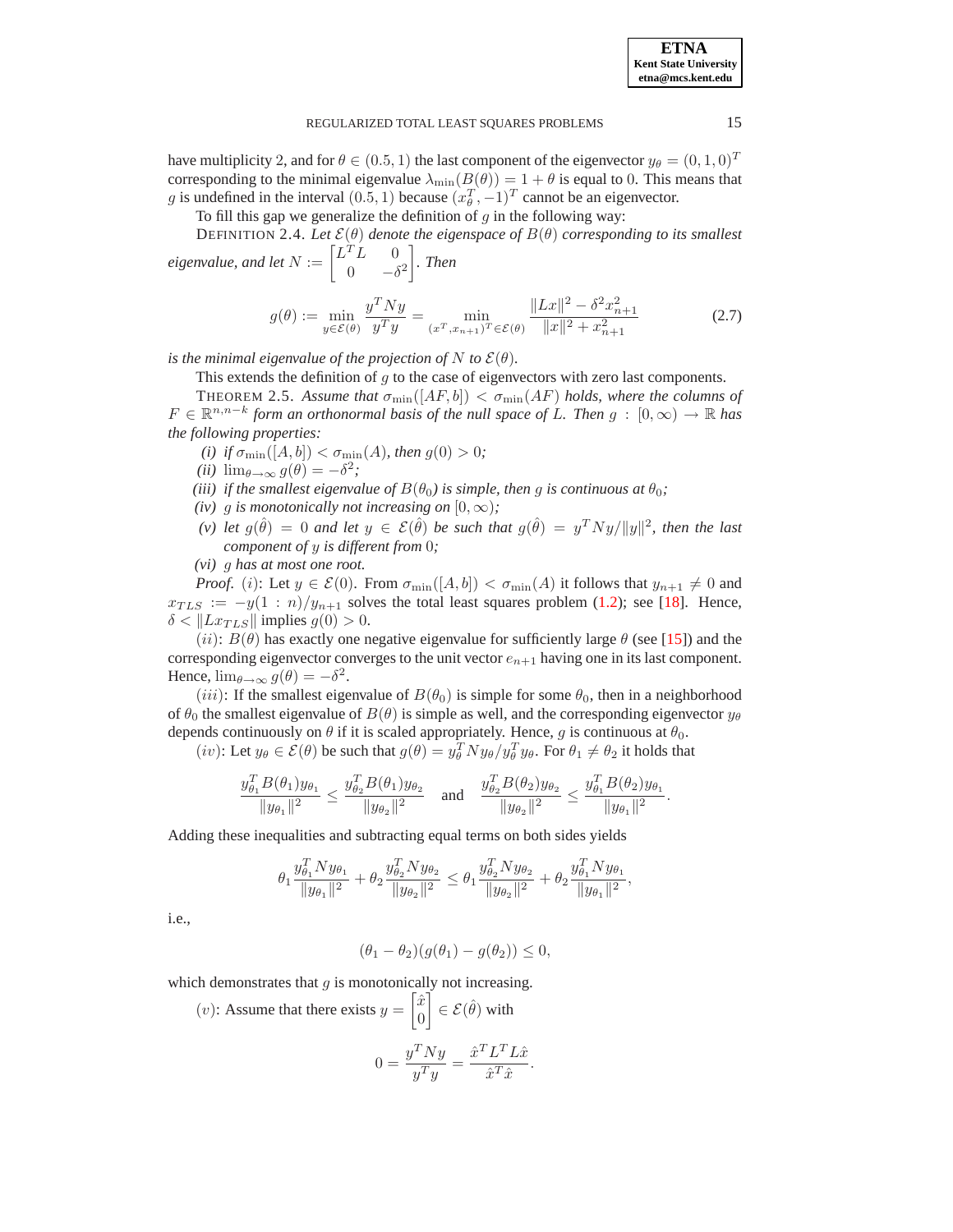Then  $\hat{x} \in \mathcal{N}(L)$ , and the minimum eigenvalue  $\lambda_{\min}(\hat{\theta})$  of  $B(\hat{\theta})$  satisfies

$$
\lambda_{\min}(B(\hat{\theta})) = \min_{z \in \mathbb{R}^{n+1}} \frac{z^T B(\hat{\theta}) z}{z^T z} = \frac{\left[\hat{x}^T, 0\right] B(\hat{\theta}) \begin{bmatrix} \hat{x} \\ 0 \end{bmatrix}}{\hat{x}^T \hat{x}}
$$

$$
= \min_{x \in \mathcal{N}(L)} \frac{\left[x^T, 0\right] B(\hat{\theta}) \begin{bmatrix} x \\ 0 \end{bmatrix}}{x^T x} = \min_{x \in \mathcal{N}(L)} \frac{x^T A^T A x}{x^T x}.
$$

<span id="page-4-0"></span>That is,

$$
\lambda_{\min}(B(\hat{\theta})) = (\sigma_{\min}(AF))^2.
$$
\n(2.8)

On the other hand, for every  $x \in \mathcal{N}(L)$  and  $\alpha \in \mathbb{R}$ , it holds that

$$
\lambda_{\min}(B(\hat{\theta})) = \min_{z \in \mathbb{R}^{n+1}} \frac{z^T B(\hat{\theta}) z}{z^T z} \le \frac{[x^T, \alpha] B(\hat{\theta}) \begin{bmatrix} x \\ \alpha \end{bmatrix}}{x^T x + \alpha^2}
$$

$$
= \frac{[x^T, \alpha] M \begin{bmatrix} x \\ \alpha \end{bmatrix}}{x^T x + \alpha^2} - \hat{\theta} \frac{\alpha^2 \delta^2}{x^T x + \alpha^2} \le \frac{[x^T, \alpha] M \begin{bmatrix} x \\ \alpha \end{bmatrix}}{x^T x + \alpha^2},
$$

which implies

$$
\lambda_{\min}(B(\hat{\theta})) \le \min_{x \in \mathcal{N}(L), \alpha \in \mathbb{R}} \frac{\left[x^T, \alpha\right] M \begin{bmatrix} x \\ \alpha \end{bmatrix}}{x^T x + \alpha^2} = (\sigma_{\min}([AF, b]))^2,
$$

contradicting [\(2.8\)](#page-4-0) and the solvability condition  $\sigma_{\min}([AF, b]) < \sigma_{\min}(AF)$  of the RTLS problem  $(2.2)$ .

(*vi*): Assume that the function  $g(\theta)$  has two roots  $g(\theta_1) = g(\theta_2) = 0$  with  $\theta_1 \neq \theta_2$ . With  $\mathcal{E}(\theta)$  being the invariant subspace corresponding to the smallest eigenvalue of  $B(\theta)$  it holds that

$$
g(\theta_j) = \min_{y \in \mathcal{E}(\theta_j)} \frac{y^T N y}{y^T y} =: \frac{y_j^T N y_j}{y_j^T y_j} = 0, \ j = 1, 2.
$$

Hence, the smallest eigenvalue  $\lambda_{\min,1}(B(\theta_1))$  satisfies

$$
\lambda_{\min,1}(B(\theta_1)) = \min_{y} \frac{y^T B(\theta_1) y}{y^T y} = \frac{y_1^T M y_1}{y_1^T y_1} + \theta_1 \frac{y_1^T N y_1}{y_1^T y_1} = \frac{y_1^T M y_1}{y_1^T y_1},
$$

<span id="page-4-1"></span>which implies

$$
\frac{y_1^T M y_1}{y_1^T y_1} = \min_y \frac{y^T B(\theta_1) y}{y^T y} \le \frac{y_2^T B(\theta_1) y_2}{y_2^T y_2} = \frac{y_2^T M y_2}{y_2^T y_2}.
$$
\n(2.9)

Interchanging  $\theta_1$  and  $\theta_2$  we see that both sides in [\(2.9\)](#page-4-1) are equal, and therefore it holds that  $\lambda_{\min} := \lambda_{\min,1}(B(\theta_1)) = \lambda_{\min,2}(B(\theta_2)).$ 

By part  $(v)$  the last components of  $y_1$  and  $y_2$  are different from zero. So, let us scale  $y_1 = [x_1^T, -1]^T$  and  $y_2 = [x_2^T, -1]^T$ .

We distinguish two cases: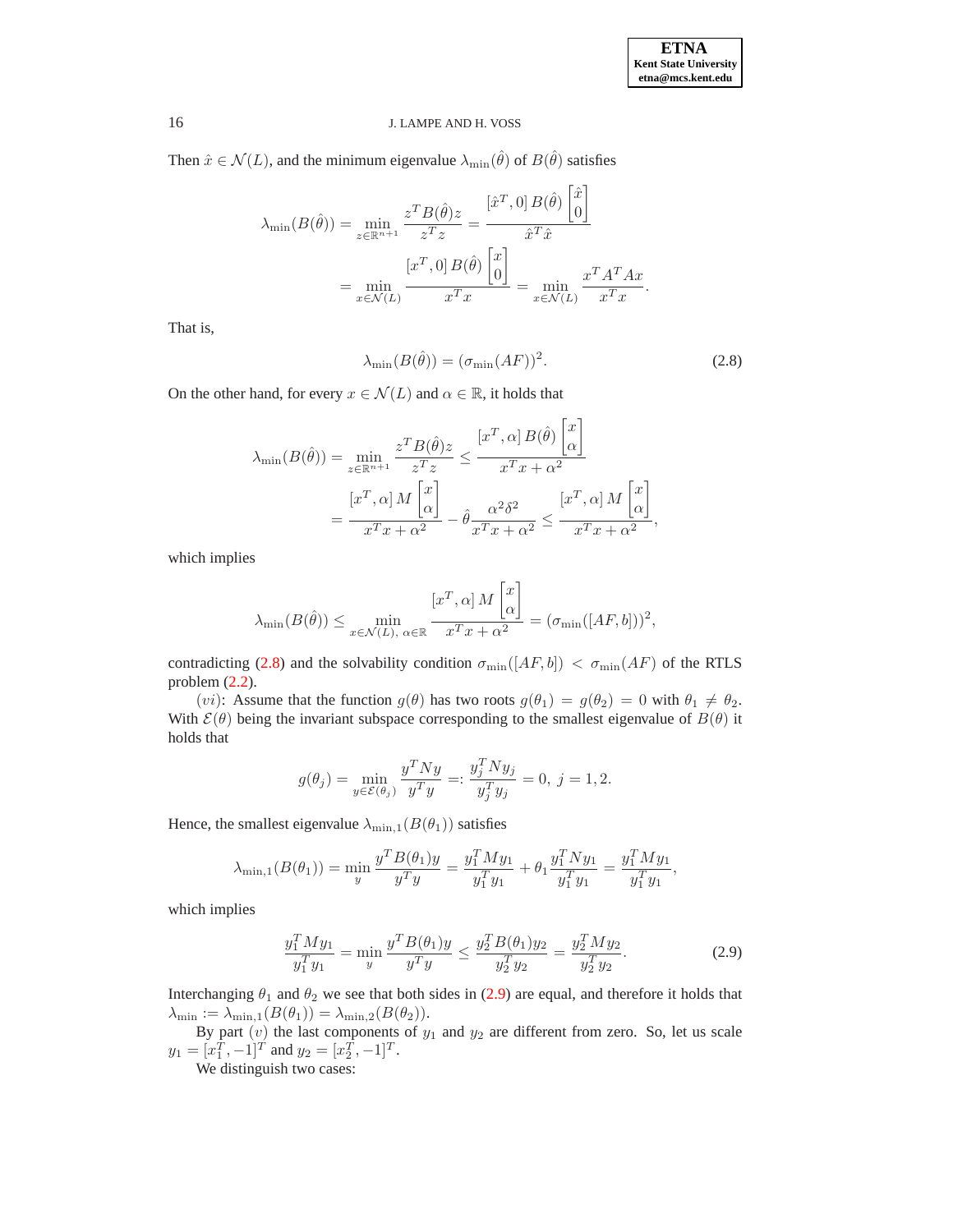### REGULARIZED TOTAL LEAST SOUARES PROBLEMS 17

Case 1: Two solution pairs  $(\theta_1, [x^T, -1]^T)$  and  $(\theta_2, [x^T, -1]^T)$  exist, with  $\theta_1 \neq \theta_2$  but with the same vector  $x$ . Then the last row of

$$
B(\theta_j) \begin{bmatrix} x \\ -1 \end{bmatrix} = \begin{bmatrix} A^T A + \theta L^T L & A^T b \\ b^T A & b^T b - \theta_j \delta^2 \end{bmatrix} \begin{bmatrix} x \\ -1 \end{bmatrix} = \lambda_{\min} \begin{bmatrix} x \\ -1 \end{bmatrix}, \quad j = 1, 2, \quad (2.10)
$$

yields the contradiction  $\theta_1 = \frac{1}{\delta^2} (b^T A x - b^T b + \lambda_{\min}) = \theta_2$ .

Case 2: Two solution pairs  $(\theta_1, [x_1^T, -1]^T)$  and  $(\theta_2, [x_2^T, -1]^T)$  exist, with  $\theta_1 \neq \theta_2$  and  $x_1 \neq x_2$ . Then we have

$$
\lambda_{\min} = \min_{y} \frac{y^T B(\theta_1) y}{y^T y} = \frac{y_1^T B(\theta_1) y_1}{y_1^T y_1} = \frac{y_1^T M y_1}{y_1^T y_1} + \theta_1 \frac{y_1^T N y_1}{y_1^T y_1}
$$

$$
= \frac{y_1^T M y_1}{y_1^T y_1} = \frac{y_1^T M y_1}{y_1^T y_1} + \theta_2 \frac{y_1^T N y_1}{y_1^T y_1} = \frac{y_1^T B(\theta_2) y_1}{y_1^T y_1} = \min_{y} \frac{y^T B(\theta_2) y}{y^T y}.
$$

Therefore,  $y_1$  is an eigenvector corresponding to the smallest eigenvalue  $\lambda_{\min}$  of both,  $B(\theta_1)$ and  $B(\theta_2)$ , which yields (according to Case 1) the contradiction  $\theta_1 = \theta_2$ .  $\Box$ 

Theorem [2.5](#page-3-0) demonstrates that if  $\hat{\theta}$  is a positive root of g, then  $x := -y(1:n)/y(n+1)$ solves the RTLS problem [\(2.2\)](#page-1-2) where y denotes an eigenvector of  $B(\hat{\theta})$  corresponding to its smallest eigenvalue.

However, g is not necessarily continuous. If the multiplicity of the smallest eigenvalue of  $B(\theta)$  is greater than 1 for some  $\theta_0$ , then g may have a jump discontinuity at  $\theta_0$ , and this may actually occur; cf. Example [2.3](#page-2-3) where g is discontinuous for  $\theta_0 = 0.5$  and  $\theta_0 = 1$ . Hence, the question arises whether  $g$  may jump from a positive value to a negative one, such that it has no positive root.

The following Theorem demonstrates that this is not possible for the standard case  $L = I$ . THEOREM 2.6. *Consider the standard case*  $L = I$ , where  $\sigma_{\min}([A, b]) < \sigma_{\min}(A)$  and  $\delta^2 < ||x_{TLS}||^2.$ 

*Assume that the smallest eigenvalue of*  $B(\theta_0)$  *is a multiple one for some*  $\theta_0$ . *Then it holds that*

$$
0 \notin [\lim_{\theta \to \theta_0-} g(\theta), g(\theta_0)].
$$

*Proof.* Let  $V_{\text{min}}$  be the space of right singular vectors of A corresponding to  $\sigma_{\text{min}}(A)$ , and  $v_1, \ldots, v_r$  be an orthonormal basis of  $\mathcal{V}_{\text{min}}$ .

Since  $\lambda_{\min}(B(\theta_0))$  is a multiple eigenvalue of

$$
B(\theta_0) = \begin{bmatrix} A^T A + \theta_0 I & A^T b \\ b^T A & b^T b - \theta_0 \delta^2 \end{bmatrix}
$$

,

it follows from the interlacing property that it is also the smallest eigenvalue of  $A^T A + \theta_0 I$ . Hence,  $\lambda_{\min}(B(\theta_0)) = \sigma_{\min}(A)^2 + \theta_0$ , and for every  $v \in \mathcal{V}_{\min}$  we obtain  $\begin{bmatrix} v \\ 0 \end{bmatrix}$  $\overline{0}$  $\Big] \in \mathcal{E}(\theta_0)$  with  $A^T b \perp \mathcal{V}_{\text{min}}.$ 

If the last component of an element of  $\mathcal{E}(\theta_0)$  does not vanish, then it can be scaled to  $\lceil x \rceil$ −1 . Hence,

$$
\begin{bmatrix} A^T A + \theta_0 I & A^T b \\ b^T A & b^T b - \theta_0 \delta^2 \end{bmatrix} \begin{bmatrix} x \\ -1 \end{bmatrix} = (\sigma_{\min}(A)^2 + \theta_0) \begin{bmatrix} x \\ -1 \end{bmatrix}
$$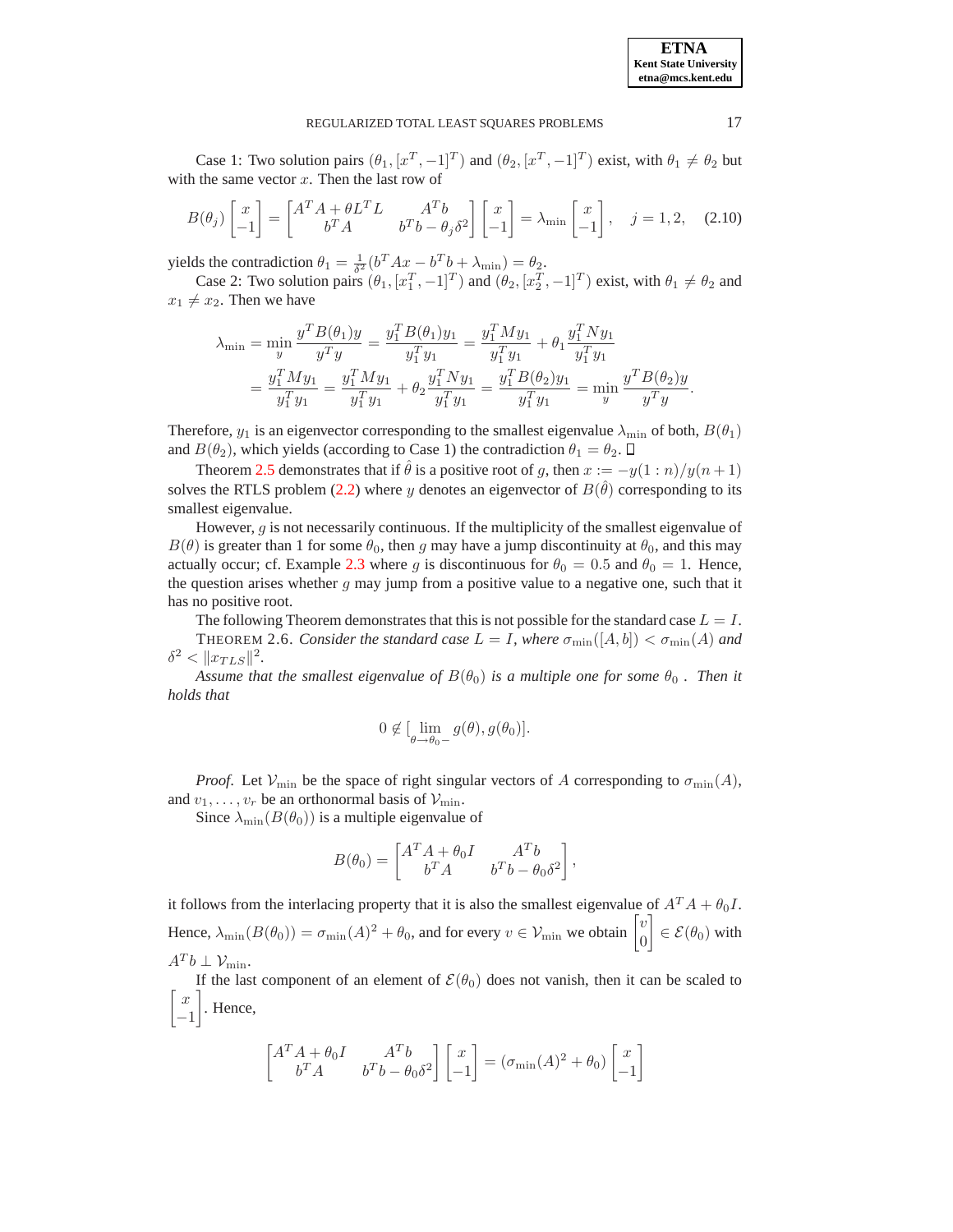from which we obtain  $(A^T A - \sigma_{\min}(A)^2 I)x = A^T b$ . Therefore, it holds that  $x = x_{\min} + z$ where  $x_{\min} = (A^T A - \sigma_{\min}(A)^2 I)^{\dagger} A^T b$  denotes the pseudonormal solution and  $z \in \mathcal{V}_{\min}$ . Hence,

$$
V := \left[ \begin{bmatrix} v_1 \\ 0 \end{bmatrix}, \dots, \begin{bmatrix} v_r \\ 0 \end{bmatrix}, \begin{bmatrix} x_{\min} \\ -1 \end{bmatrix} \right]
$$

is a basis of  $\mathcal{E}(\theta_0)$  with orthogonal columns and

$$
g(\theta_0) = \min_{y \in \mathcal{E}(\theta)} \frac{y^T N y}{y^T y} = \min_{w \in \mathbb{R}^{r+1}} \frac{w^T V^T N V w}{w^T V^T V w} = \min_{w \in \mathbb{R}^{r+1}} \frac{w^T \begin{bmatrix} I_r & 0 \\ 0 & ||x_{\min}||^2 - \delta^2 \end{bmatrix} w}{w^T \begin{bmatrix} I_r & 0 \\ 0 & ||x_{\min}||^2 + 1 \end{bmatrix} w}
$$

demonstrating that

$$
g(\theta_0) = \min\left\{1, \frac{\|x_{\min}\|^2 - \delta^2}{\|x_{\min}\|^2 + 1}\right\} = \frac{\|x_{\min}\|^2 - \delta^2}{\|x_{\min}\|^2 + 1} \ge \frac{\|x_{TLS}\|^2 - \delta^2}{\|x_{\min}\|^2 + 1}.
$$

The active constraint assumption  $||x_{RTLS}||^2 = \delta^2 < ||x_{TLS}||^2$  finally yields that g stays positive at  $\theta_0$ .  $\Box$ 

For general regularization matrices  $L$  it may happen that  $g$  does not have a root, but it jumps below zero at some  $\theta_0$ .

REMARK 2.7. A jump discontinuity of  $g(\theta)$  can only appear at a value  $\theta_0$  if  $\lambda_{\min}(B(\theta_0))$ is a multiple eigenvalue of  $B(\theta_0)$ . By the interlacing theorem  $\lambda_{\min}$  is also the smallest eigenvalue of  $A^T A + \theta_0 L^T L$ . Hence there exists an eigenvector v of  $A^T A + \theta_0 L^T L$  corresponding to the smallest eigenvalue  $\lambda_{\min}$ , such that  $\overline{v} = (v^T, 0)^T \in \mathcal{E}(\theta_0)$  is an eigenvector of  $B(\theta_0)$ . The Rayleigh quotient  $R_N(\bar{v}) = (\bar{v}^T N \bar{v})/(\bar{v}^T \bar{v})$  of N at  $\bar{v}$  is positive, i.e.,  $R_N(\bar{v}) = ||Lv||^2$ .

<span id="page-6-1"></span>If  $g(\theta_0) < 0$ , there exists some  $w \in \mathcal{E}(\theta_0)$  with  $R_N(w) = g(\theta_0) < 0$  and w has a non vanishing last component. In this case of a jump discontinuity below zero it is still possible to construct a RTLS solution: A linear combination of  $\bar{v}$  and w has to be chosen such that  $R_N(\alpha \bar{v} + \beta w) = 0$ . Scaling the last component of  $\alpha \bar{v} + \beta w$  to -1 yields a solution of the RTLS problem [\(2.2\)](#page-1-2), which is not unique in this case.

<span id="page-6-0"></span>EXAMPLE 2.8. Let

$$
A = \begin{bmatrix} 1 & 0 \\ 0 & 1 \\ 0 & 0 \end{bmatrix}, b = \begin{bmatrix} 1 \\ 0 \\ \sqrt{5} \end{bmatrix}, L = \begin{bmatrix} \sqrt{2} & 0 \\ 0 & 1 \end{bmatrix}, \delta = \sqrt{3}.
$$
 (2.11)

Then,  $1 = \sigma_{\min}(A) > \tilde{\sigma}_{\min}([A, b]) \approx 0.8986$  holds, and the corresponding TLS problem has the solution

$$
x_{TLS} = (A^T A - \tilde{\sigma}_{\min}^2 I)^{-1} A^T b \approx \begin{bmatrix} 5.1926 \\ 0 \end{bmatrix}.
$$

Since  $\mathcal{N}(L) = \{0\}$ , the RTLS problem [\(2.11\)](#page-6-0) is solvable and the constraint at the solution is active, because  $\delta^2 = 3 < 53.9258 \approx ||Lx_{TLS}||_2^2$  holds.

Figure [2.1](#page-7-1) shows the corresponding function  $g(\theta)$  with two jumps, one at  $\theta = 0.25$ , and another one at  $\theta = 1$ , which falls below zero.

The matrix  $B(\theta)$  for  $\theta_0 = 1$ 

$$
B(1) = [A, b]^T [A, b] + 1 \begin{bmatrix} L^T L & 0 \\ 0 & -\delta^2 \end{bmatrix} = \begin{bmatrix} 3 & 0 & 1 \\ 0 & 2 & 0 \\ 1 & 0 & 3 \end{bmatrix}
$$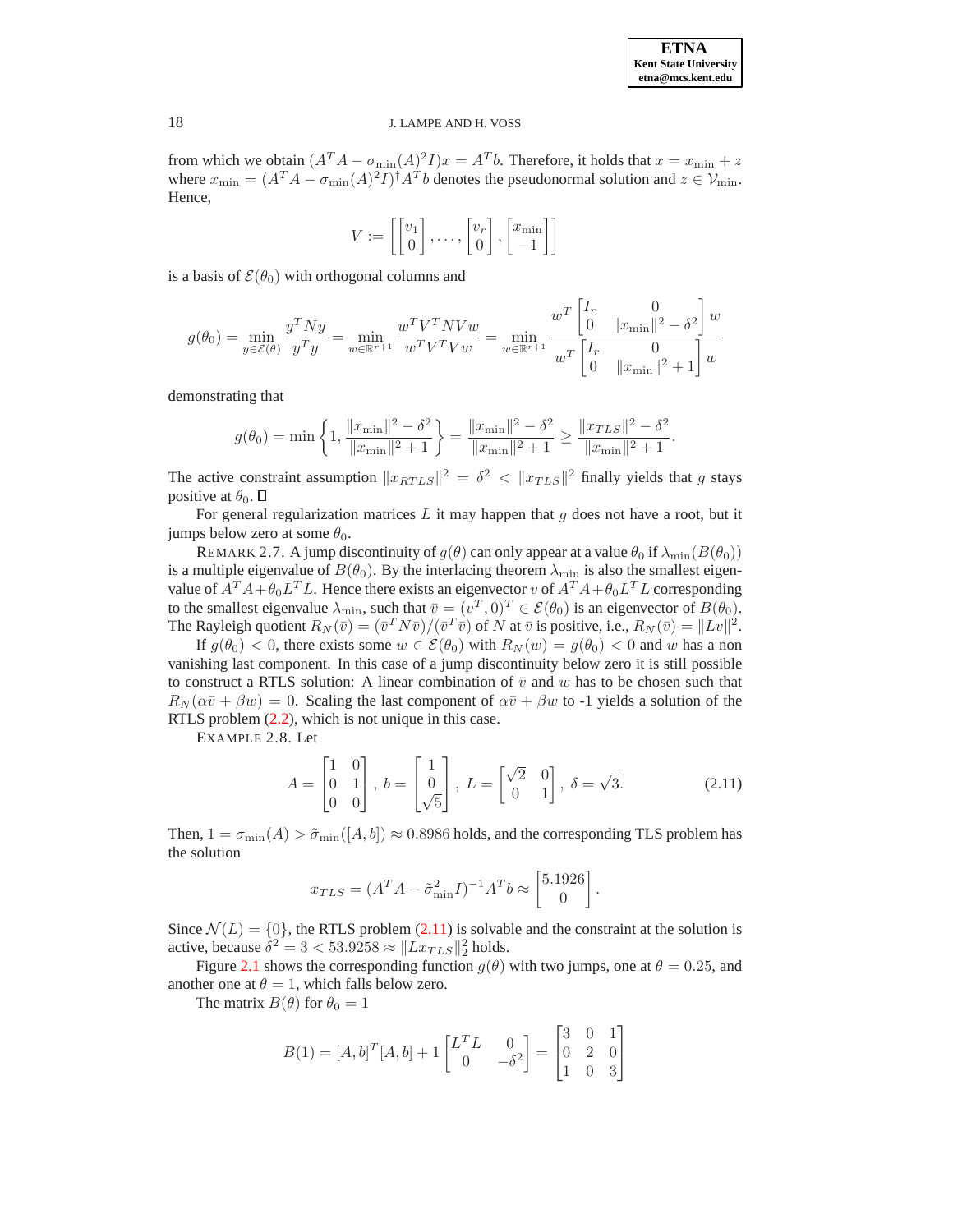# REGULARIZED TOTAL LEAST SOUARES PROBLEMS 19



<span id="page-7-1"></span>FIGURE 2.1. *Jump below zero of*  $q(\theta)$  *in the case*  $L \neq I$ 

has the double smallest eigenvalue  $\lambda_{\min} = 2$  and corresponding eigenvectors  $v = (0, 1, 0)^T$ and  $w = (1, 0, -1)^T$ . The eigenvectors with  $R_N(x) = 0$  and last component  $-1$  are  $x_1 =$  $v+w = (1, 1, -1)^T$  and  $x_2 = -v+w = (1, -1, -1)^T$  yielding the two solutions  $x_{RTLS,1} =$  $(1, 1)^T$  and  $x_{RTLS,2} = (1, -1)^T$  of the RTLS problem [\(2.11\)](#page-6-0).

REMARK 2.9. Consider a jump discontinuity at  $\hat{\theta}$  below zero and let the smallest eigenvalue of  $(A^T A + \hat{\theta} L^T L)$  have a multiplicity greater than one (in Example [2.8](#page-6-1) it is equal to one). Then there exist infinitely many solutions of the RTLS problem [\(2.2\)](#page-1-2), all satisfying  $R_N([x_{RTLS}^T, -1]^T) = 0.$ 

<span id="page-7-0"></span>**3. Numerical method.** Assuming that  $q$  is continuous and strictly monotonically decreasing, Renaut and Guo [\[15\]](#page-12-8) derived the following update

$$
\theta_{k+1} = \theta_k + \frac{\theta_k}{\delta^2} g(\theta_k)
$$

for solving  $g(\theta) = 0$ , where at step  $k(x_{\theta_k}^T, -1)^T$  is the eigenvector of  $B(\theta_k)$  corresponding to  $\lambda_{\min}(B(\theta_k))$ , and g is defined in [\(2.6\)](#page-2-4). Additionally, backtracking was introduced to make the method converge, i.e., the update was modified to

<span id="page-7-2"></span>
$$
\theta_{k+1} = \theta_k + \iota \frac{\theta_k}{\delta^2} g(\theta_k)
$$
\n(3.1)

where  $\iota \in (0,1]$  was reduced until the sign condition  $g(\theta_k)g(\theta_{k+1}) \geq 0$  was satisfied. Thus, Renaut and Guo considered the method described in Algorithm [1.](#page-8-0)

Although in general the assumptions in [\[15\]](#page-12-8) (continuity and strict monotonicity of q as defined in  $(2.6)$ ) are not satisfied, the algorithm may be applied to the modified function g in [\(2.7\)](#page-3-1) since generically the smallest eigenvalue of  $B(\theta)$  is simple and solutions of the RTLS problem correspond to the root of g.

However, the method as suggested by Renaut and Guo suffers two drawbacks: The sug-gested eigensolver in line 7 of Algorithm [1](#page-8-0) for finding the smallest eigenpair of  $B(\theta_{k+1})$  is the Rayleigh quotient iteration (or inverse iteration in an inexact version, where the eigensolver is terminated as soon as an approximation to  $(x_{k+1}^T, -1)^T$  is found satisfying the sign condition). Due to the required LU factorizations at each step this method is very costly. An approach of this kind does not take account of the fact that the matrices  $B(\theta_k)$  converge as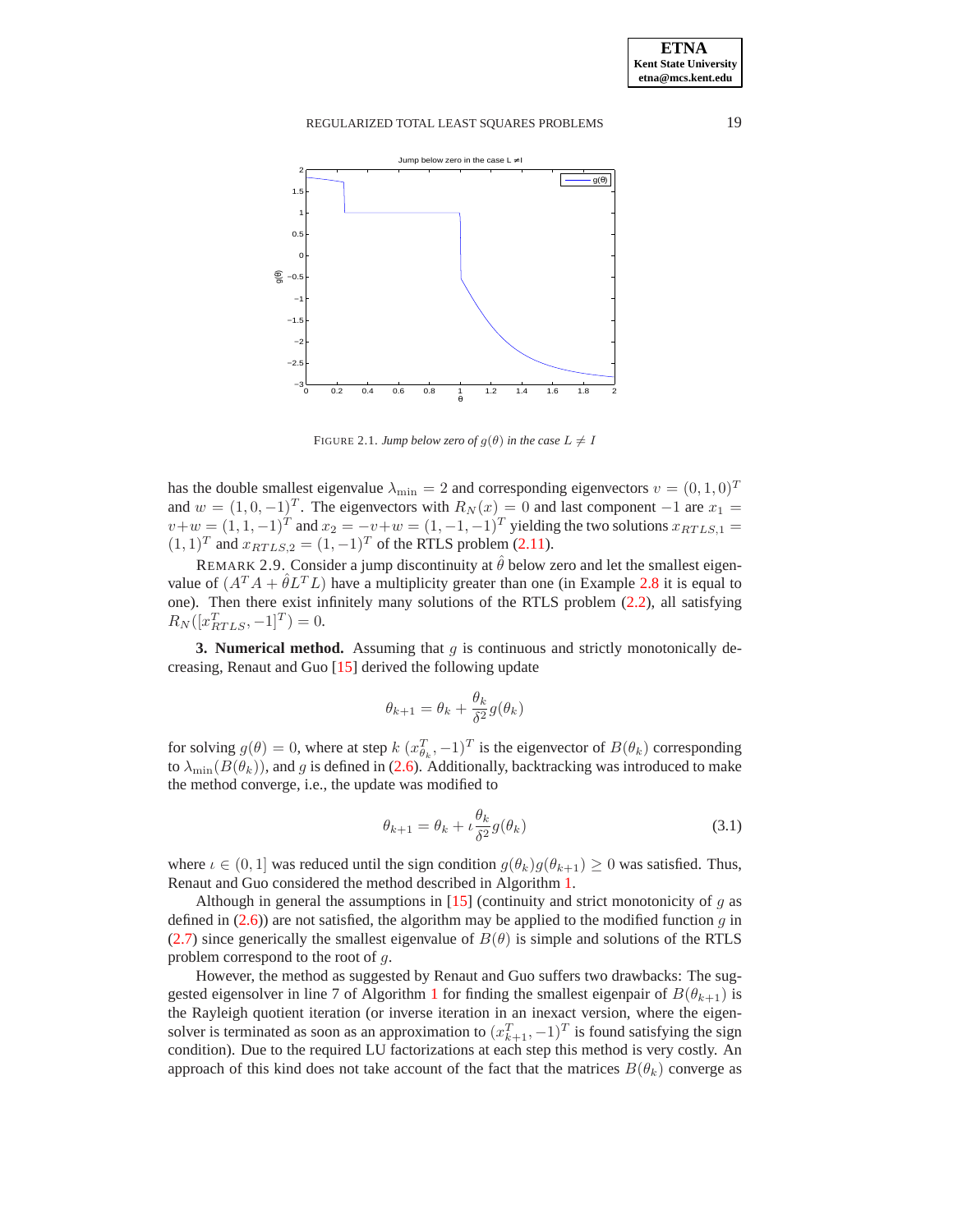<span id="page-8-0"></span>**Algorithm 1** RTLSEVP [Renaut and Guo [\[15\]](#page-12-8)]

**Require:** Initial guess  $\theta_0 > 0$ 1: compute the smallest eigenvalue  $\lambda_{\min}(B(\theta_0))$ , and the corresponding eigenvector  $(x_0^T, -1)^T$ 2: compute  $g(\theta_0)$ , and set  $k = 1$ 3: **while** not converged **do** 4:  $\iota = 1$ 5: **while**  $g(\theta_k)g(\theta_{k+1}) < 0$  do 6: update  $\theta_{k+1}$  by [\(3.1\)](#page-7-2) 7: compute the smallest eigenvalue  $\lambda_{\min}(B(\theta_{k+1}))$ , and the corresponding eigenvector  $(x_{k+1}^T, -1)^T$ 8: **if**  $g(\theta_k)g(\theta_{k+1}) < 0$  **then** 9:  $t = t/2$ 10: **end if** 11: **end while** 12:  $k = k + 1$ 13: **end while** 14:  $x_{RTLS} = x_{k+1}$ 

 $\theta_k$  approaches the root  $\hat{\theta}$  of q. We suggest a method which takes advantage of information acquired in previous iteration steps by thick starts. Secondly, the safeguarding by backtracking hampers the convergence of the method considerably. We propose to replace it by an enclosing algorithm that generates a sequence of shrinking intervals, all of which contain the root. The algorithm further utilizes the asymptotic behavior of g.

<span id="page-8-1"></span>**3.1. Nonlinear Arnoldi.** A method which is able to make use of information from previous iteration steps when solving a convergent sequence of eigenvalue problems is the Nonlinear Arnoldi method, which was introduced in [\[19\]](#page-12-18) for solving nonlinear eigenvalue problems.

As an iterative projection method it computes an approximation to an eigenpair from a projection to a subspace of small dimension, and it expands the subspace if the approximation does not meet a given accuracy requirement. These projections can be easily reused when changing the parameter  $\theta_k$ . A similar technique has been successfully applied in [\[13,](#page-12-14) [14\]](#page-12-15) for accelerating the RTLS solver in [\[17\]](#page-12-10) which is based on a sequence of quadratic eigenvalue problems.

Let  $T_k(\mu) = M + \theta_k N - \mu I$ , then Algorithm [2](#page-9-0) is used in step 7 of Algorithm [1.](#page-8-0) The Nonlinear Arnoldi method allows thick starts in line 1, i.e., solving  $T_k(\lambda)u = 0$  in step k of RTLSEVP we start Algorithm [2](#page-9-0) with the orthonormal basis  $V$  that was used in the preceding iteration step when determining the solution  $u_{k-1} = Vz$  of  $V^T T_{k-1}(\lambda) V z = 0$ .

The projected problem

$$
V^{T}T_{k}(\mu)Vz = (([A,b]V)^{T}([A,b]V)z + \theta_{k}V^{T}NV - \mu I)z = 0
$$
\n(3.2)

can be determined efficiently, if the matrices V,  $[A, b]V$  and  $LV(1:n,:)$  are known. These are obtained on-the-fly appending one column to the current matrix, at every iteration step of the Nonlinear Arnoldi method. Notice that the explicit form of the matrices  $M$  and  $N$  are not needed to execute these multiplications. Moreover, we can take advantage for the following updates on  $\theta$  by computing the product  $([A, b]V)^T([A, b]V)$  in advance.

For the preconditioner, it is appropriate to choose  $PC \approx N^{-1}$ , that stays constant throughout the whole algorithm. This can be computed cheaply, since  $L$  and  $N$  are typi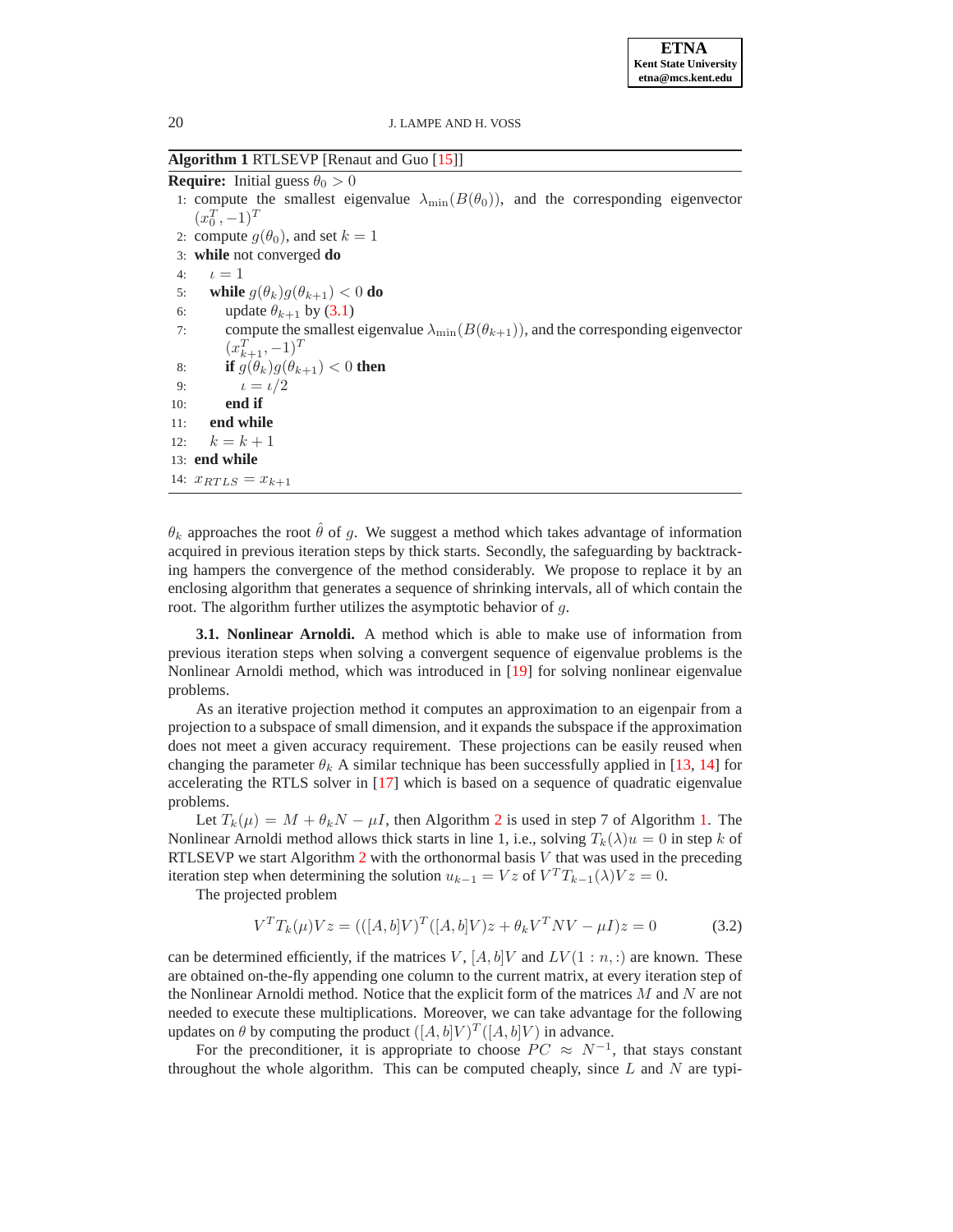<span id="page-9-0"></span>**Algorithm 2** Nonlinear Arnoldi

1: Start with initial basis  $V, V^T V = I$ 2: For fixed  $\theta_k$  find smallest eigenvalue  $\mu$  of  $V^T T_k(\mu) V z = 0$  and corresponding eigenvector z 3: Determine a preconditioner  $PC \approx T_k^{-1}(\mu)$ 4: set  $u = Vz$ ,  $r = T_k(\mu)u$ 5: **while**  $||r||/||u|| > \epsilon$  **do**<br>6:  $v = PCr$  $v = P C r$ 7:  $v = v - V V^T v$ <br>8:  $\tilde{v} = v / ||v||, V =$ 8:  $\tilde{v} = v/||v||$ ,  $V = [V, \tilde{v}]$ <br>9: Find smallest eigenvalu 9: Find smallest eigenvalue  $\mu$  of  $V^T T_k(\mu) V z = 0$  and corresponding eigenvector z 10: Set  $u = Vz$ ,  $r = T_k(\mu)u$ 11: **end while**

cally banded matrices. Otherwise a coarse approximation is also good enough; in most cases even the identity matrix (that means no preconditioner) is also sufficient.

<span id="page-9-3"></span>**3.2. Root-Finding algorithm.** Figure [3.1](#page-9-1) shows the typical behavior of the graph of a function g close to its root  $\hat{\theta}$ . On the left of  $\hat{\theta}$  its slope is often very steep, while on the right of  $\hat{\theta}$  it approaches its limit  $-\delta^2$  quite quickly. This makes it difficult to determine  $\hat{\theta}$  by Newton's method, and this made the backtracking in [\[15\]](#page-12-8) necessary to enforce convergence.



<span id="page-9-1"></span>FIGURE 3.1. *Plot of a typical function*  $g(\theta)$ 

<span id="page-9-2"></span>Instead, we apply an enclosing algorithm that incorporates the asymptote of  $g$ , since it turned out that this has still dominant influence on the behavior of  $q$  close to its root. Given three pairs  $(\theta_j, g(\theta_j))$ ,  $j = 1, 2, 3$ , with

$$
\theta_1 < \theta_2 < \theta_3 \quad \text{and} \quad g(\theta_1) > 0 > g(\theta_3) \tag{3.3}
$$

we determine the rational interpolation

$$
h(\gamma) = \frac{p(\gamma)}{\gamma + \delta^2}
$$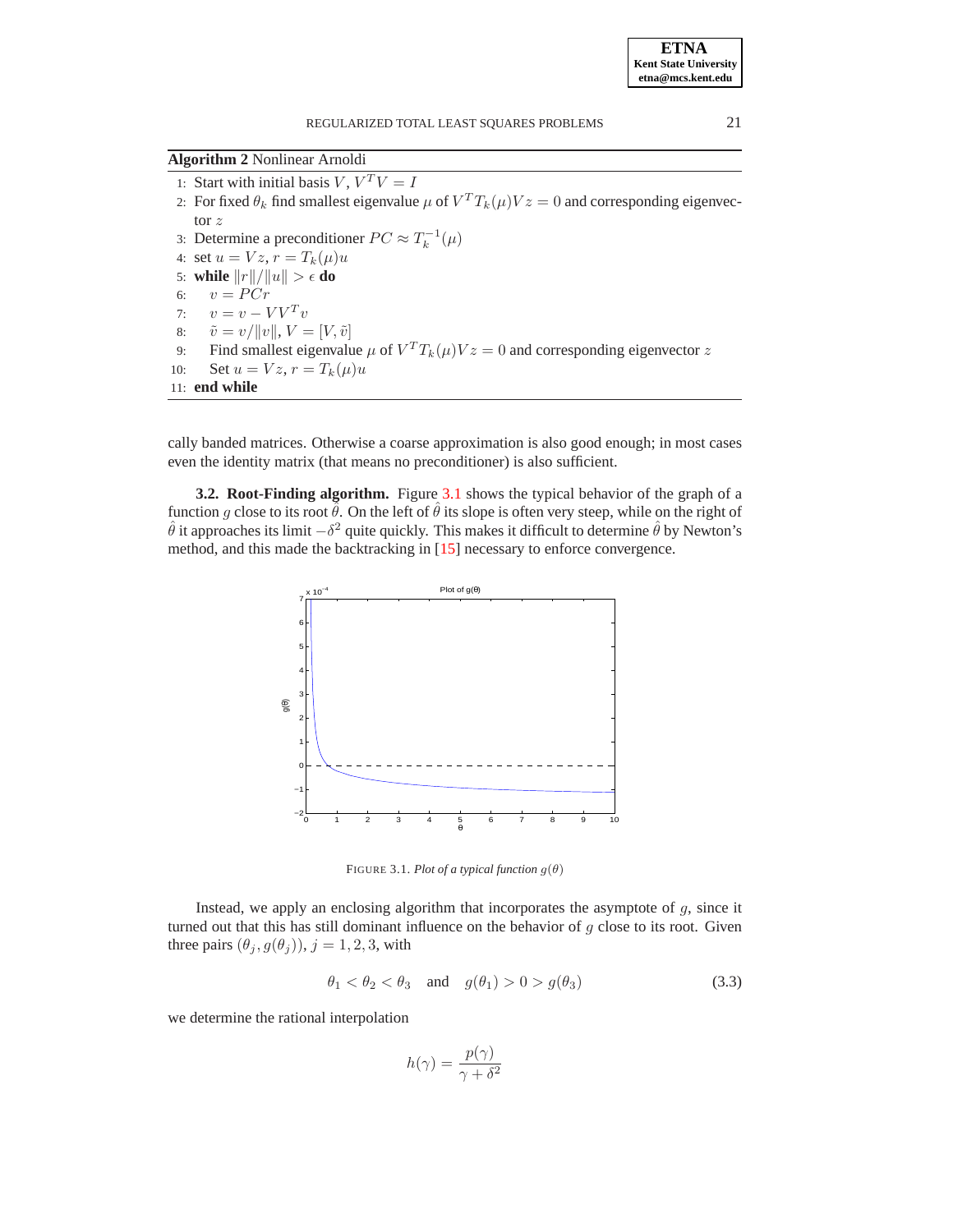where p is a polynomial of degree 2 and p is chosen such that  $h(g(\theta_i)) = \theta_i$ ,  $j = 1, 2, 3$ . If g is strictly monotonically decreasing in  $[\theta_1, \theta_3]$  then this is a rational interpolation of  $g^{-1}$ :  $[g(\theta_3), g(\theta_1)] \to \mathbb{R}$ . As our next iterate we choose  $\theta_4 = h(0)$ . In exact arithmetic  $\theta_4 \in (\theta_1, \theta_3)$ , and we replace  $\theta_1$  or  $\theta_3$  by  $\theta_4$  such that the new triple satisfies [\(3.3\)](#page-9-2).

It may happen, due to nonexistence of the inverse  $g^{-1}$  on  $[g(\theta_3), g(\theta_1)]$  or due to rounding errors very close to the root  $\hat{\theta}$ , that  $\theta_4$  is not contained in the interval  $(\theta_1, \theta_3)$ . In this case we perform a bisection step such that the interval is guaranteed to still contain the root. If two positive values  $g(\theta_i)$  are present, then set  $\theta_1 = (\theta_2 + \theta_3)/2$  otherwise, in the case of two negative values  $q(\theta_i)$  set  $\theta_3 = (\theta_1 + \theta_2)/2$ .

If a discontinuity is encountered at the root, or close to it, then a very small  $\epsilon = \theta_3$  –  $\theta_1$  appears with relatively large  $g(\theta_1) - g(\theta_3)$ . In this case we terminate the iteration and determine the solution as described in Example [2.8.](#page-6-1)

**4. Numerical Example.** To evaluate the performance of the RTLSEVP method for large dimensions we use test examples from Hansen's *Regularization Tools* [\[10\]](#page-12-16). The eigenproblems are solved by the Nonlinear Arnoldi method according to Section [3.1](#page-8-1) and the rootfinding algorithm from the Section [3.2](#page-9-3) is applied.

Two functions *phillips* and *deriv2*, which are both discretizations of Fredholm integral equations of the first kind, are used to generate matrices  $A_{true} \in \mathbb{R}^{n \times n}$ , right hand sides  $\vec{b}_{true} \in \mathbb{R}^n$  and solutions  $x_{true} \in \mathbb{R}^n$  such that

$$
A_{\text{true}} x_{\text{true}} = b_{\text{true}}.
$$

In all cases the matrices  $A_{true}$  and  $[A_{true}, b_{true}]$  are ill-conditioned.

To construct a suitable TLS problem, the norm of  $b_{true}$  is scaled such that  $||b_{true}||_2 =$  $\max_i \|A_{\text{true}}(:, i)\|_2$  holds. The vector  $x_{\text{true}}$  is scaled by the same factor. The noise added to the problem is put in relation to the maximal element of the augmented matrix

$$
\text{maxval} = \max(\max(\text{abs}[A_{\text{true}}, b_{\text{true}}])).
$$

We add white noise of level 1-10% to the data, setting  $\sigma = \max$ val · (0.01, ..., 0.1), and obtain the systems  $Ax \approx b$  to be solved where  $A = A_{true} + \sigma E$  and  $b = b_{true} + \sigma e$ , and the elements of  $E$  and  $e$  are independent random variables with zero mean and unit variance. The matrix  $L \in \mathbb{R}^{(n-1)\times n}$  approximates the first order derivative, and  $\delta$  is chosen to be  $\delta = 0.9$ || $Lx_{\text{true}}$ ||<sub>2</sub>.

TABLE 4.1 *Example phillips, aver. CPU time in sec.*

<span id="page-10-0"></span>

| noise l                                                                                                            | $1\%$ |  | $10\%$ |  |
|--------------------------------------------------------------------------------------------------------------------|-------|--|--------|--|
|                                                                                                                    |       |  |        |  |
|                                                                                                                    |       |  |        |  |
| n 1000 2000 4000 1000 2000 4000<br>CPU time 0.06 0.15 0.57 0.05 0.14 0.54<br>MatVecs 19.8 19.0 20.0 18.8 18.2 18.9 |       |  |        |  |

TABLE 4.2 *Example deriv2, aver. CPU time in sec.*

<span id="page-10-1"></span>

| noise                                      |                                 | $1\%$ |  | $10\%$ |  |
|--------------------------------------------|---------------------------------|-------|--|--------|--|
| n                                          | 1000 2000 4000   1000 2000 4000 |       |  |        |  |
| CPU time   0.07 0.20 0.69   0.07 0.19 0.68 |                                 |       |  |        |  |
| MatVecs 24.9 24.6 24.1 23.6 23.4 23.6      |                                 |       |  |        |  |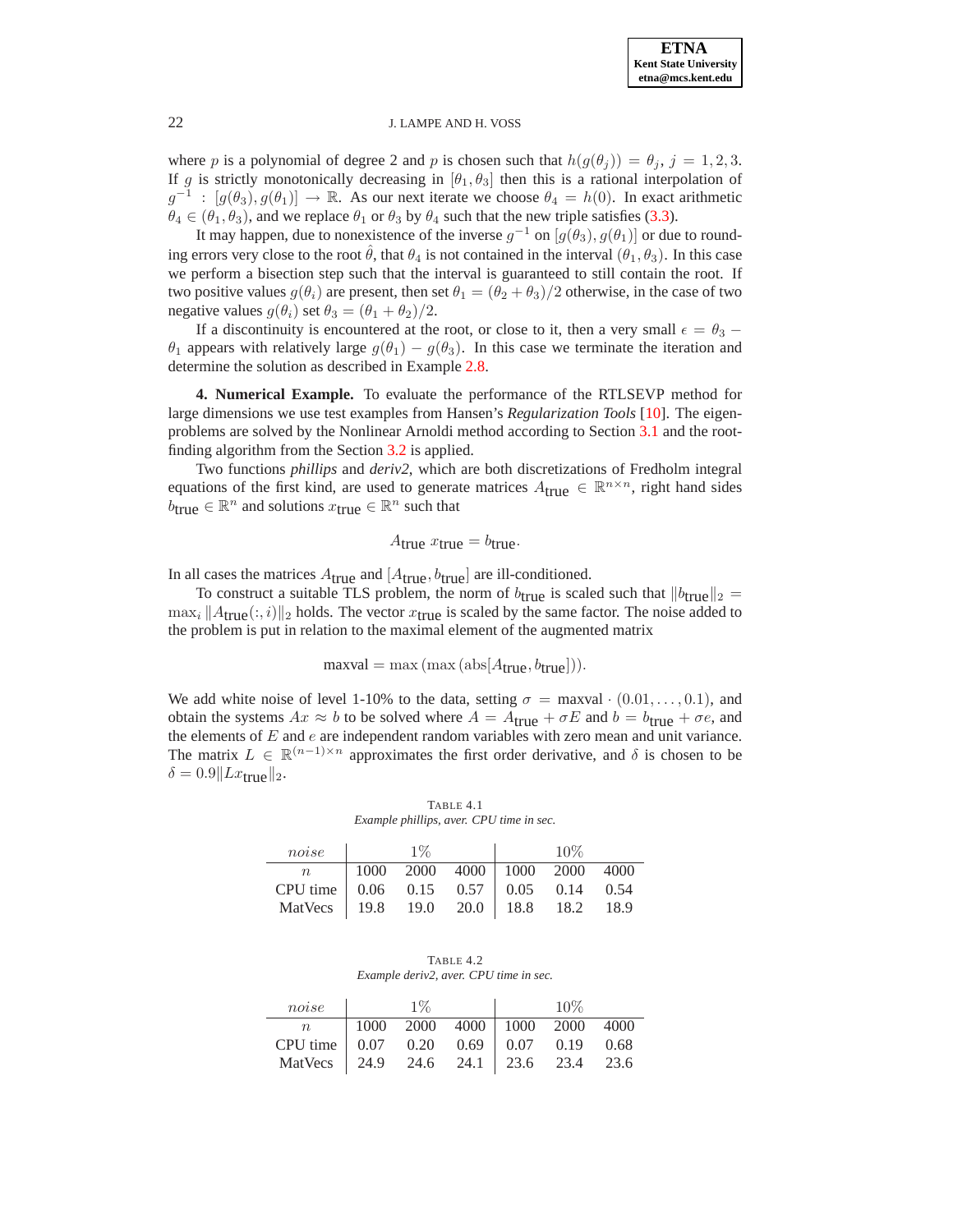### REGULARIZED TOTAL LEAST SQUARES PROBLEMS 23

The numerical test were run on a 3.4 GHz PentiumR4 computer with 8GB RAM under MATLAB R2007a. Tables [4.1](#page-10-0) and [4.2](#page-10-1) contain the CPU times in seconds and the number of matrix-vector products averaged over 100 random simulations for dimensions  $n = 1000$ ,  $n = 2000$ , and  $n = 4000$  with noise levels 1% and 10% for *phillips* and *deriv2*, respectively. The outer iteration was terminated if the residual norm of the first order condition was less than  $10^{-8}$ . The preconditioner was calculated with UMFPACK [\[3\]](#page-12-19), i.e., MATLAB's  $[L, U, P, Q] = lu(N)$ , with a slightly perturbed N to make it regular.

It turned out that a suitable start basis  $V$  for the Nonlinear Arnoldi is an orthonormal basis of the Krylov space  $\mathcal{K}(M, e_{n+1})$  of M with initial vector  $e_{n+1}$  of small dimension complemented by the vector  $e := \text{ones}(n + 1, 1)$  of all ones. In the starting phase we determine three values  $\theta_i$  such that not all  $g(\theta_i)$  have the same sign. Multiplying the  $\theta_i$  either by 0.01 or 100 depending on the sign of  $q(\theta_i)$  leads after very few steps to an interval that contains the root of  $g(\theta)$ .

Figure [4.1](#page-11-0) shows the convergence history of the RTLSEVP algorithm. The problem is *phillips* from [\[10\]](#page-12-16), with a dimension of  $n = 2000$  and a noise level of 1%.



<span id="page-11-0"></span>FIGURE 4.1. *Convergence history of RTLSEVP*

This convergence behavior is typical for the RTLSEVP method where the eigenvalue problems in the inner iteration are solved by the Nonlinear Arnoldi method. An asterisk marks the residual norm of an eigenvalue problem in an inner iteration, a circle denotes the residual norm of the first order condition in an outer iteration and a diamond is the value of the function  $g(\theta_k)$ . The cost of one inner iteration is approximately one matrix-vector product (MatVec), whereas an outer iteration is much cheaper. It only consists of evaluating the function  $g(\theta_k)$ , solving a 3x3 system of equations for the new  $\theta_{k+1}$  and evaluating the first order condition. The outer iteration together with the evaluation of the first residual of the next EVP can be efficiently performed by much less than one MatVec.

The size of the starting subspace for the Nonlinear Arnoldi is equal to six, which corresponds to the six MatVecs at the first EVP residual. After 16 MatVecs the three starting pairs  $(\theta_i, g(\theta_i))$  are found. This subspace already contains such good information about the solution that only two more MatVecs are needed to obtain the RTLS solution. The main costs of Algorithm [1](#page-8-0) with the Nonlinear Arnoldi method used in step 7 and the proposed rootfinding algorithm in step 6 are only matrix vector multiplications. The number of MatVecs is much less than the dimension of the problem, hence the computational complexity is of order  $\mathcal{O}(n^2)$  with *n* being the smaller matrix dimension of *A*.